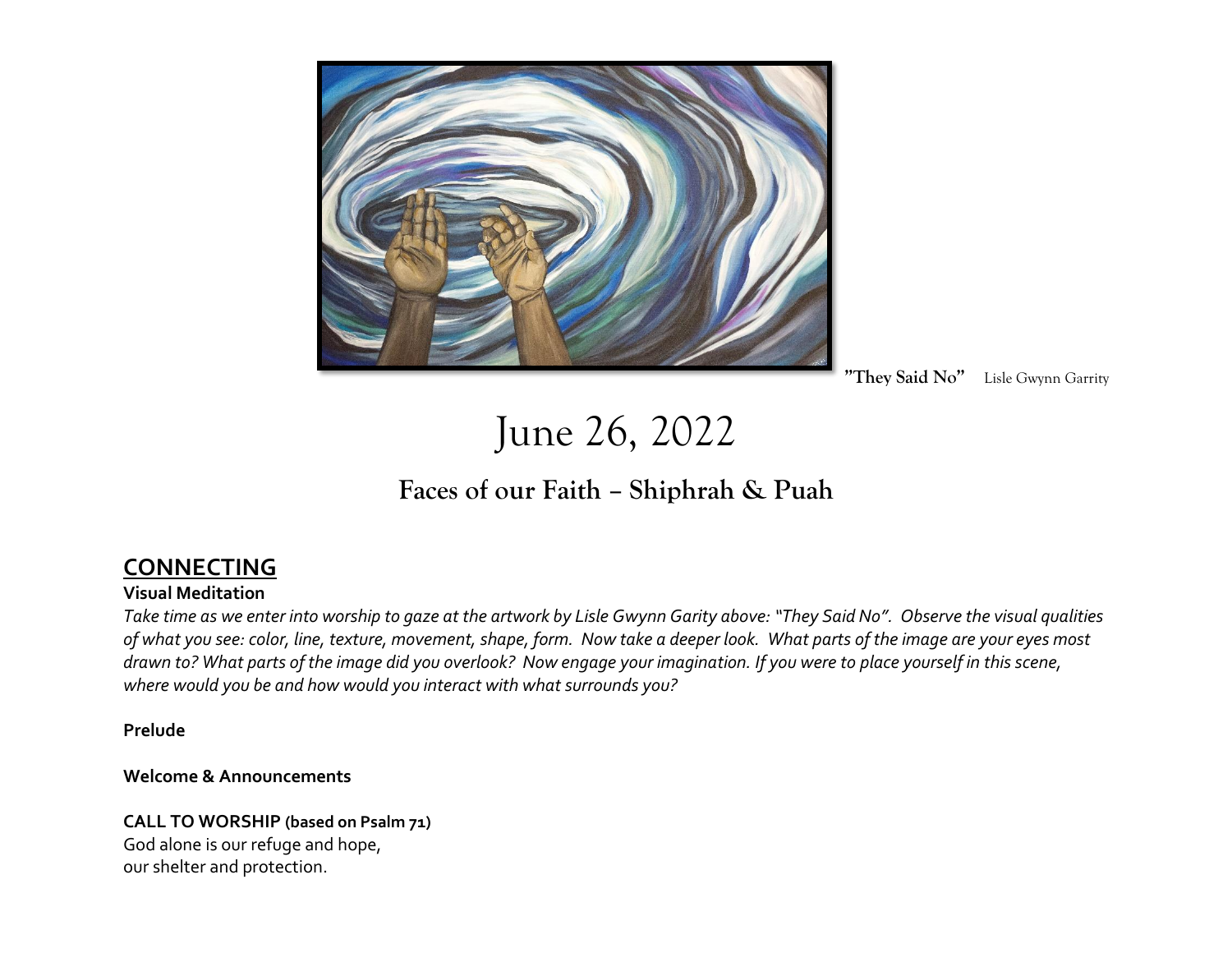**From our very first breath to our last, God's love and compassion never fails.**

So come, lift your voices in praise to God. **Bear witness to God's acts of mercy and love. Proclaim God's glory to all who will listen.**

Let's worship God together.

**HYMN** *Our Father God, thy name we praise*HWB 32

**Lighting the Peace Lamp** – *Readings from FMC Senior Youth Peace Essays through the years*

**HYMN** *Come, gracious Spirit* HWB 303

**A "Faces of our Faith" story from FMC History**

#### **HEARING THE WORD**

**Children's Time**

**Scripture Reading** *Exodus 1:8-22*

**Sermon** 

#### **PRAYING & RESPONDING**

**Music for Meditation**

**Prayers of the People (with Lord's Prayer)**

#### **SENDING**

**HYMN** *O God, thou faithful God* HWB 376 **Benediction** 

**Postlude …** *remain seated to receive the postlude as a musical blessing. Children preschool-6 th grade are invited to gather in the Fellowship Hall for Sunday School between 11-noon.*

*"FACES OF OUR FAITH: Bold & Untold Stories"* Worship resources, including artwork, from A Sanctified Art.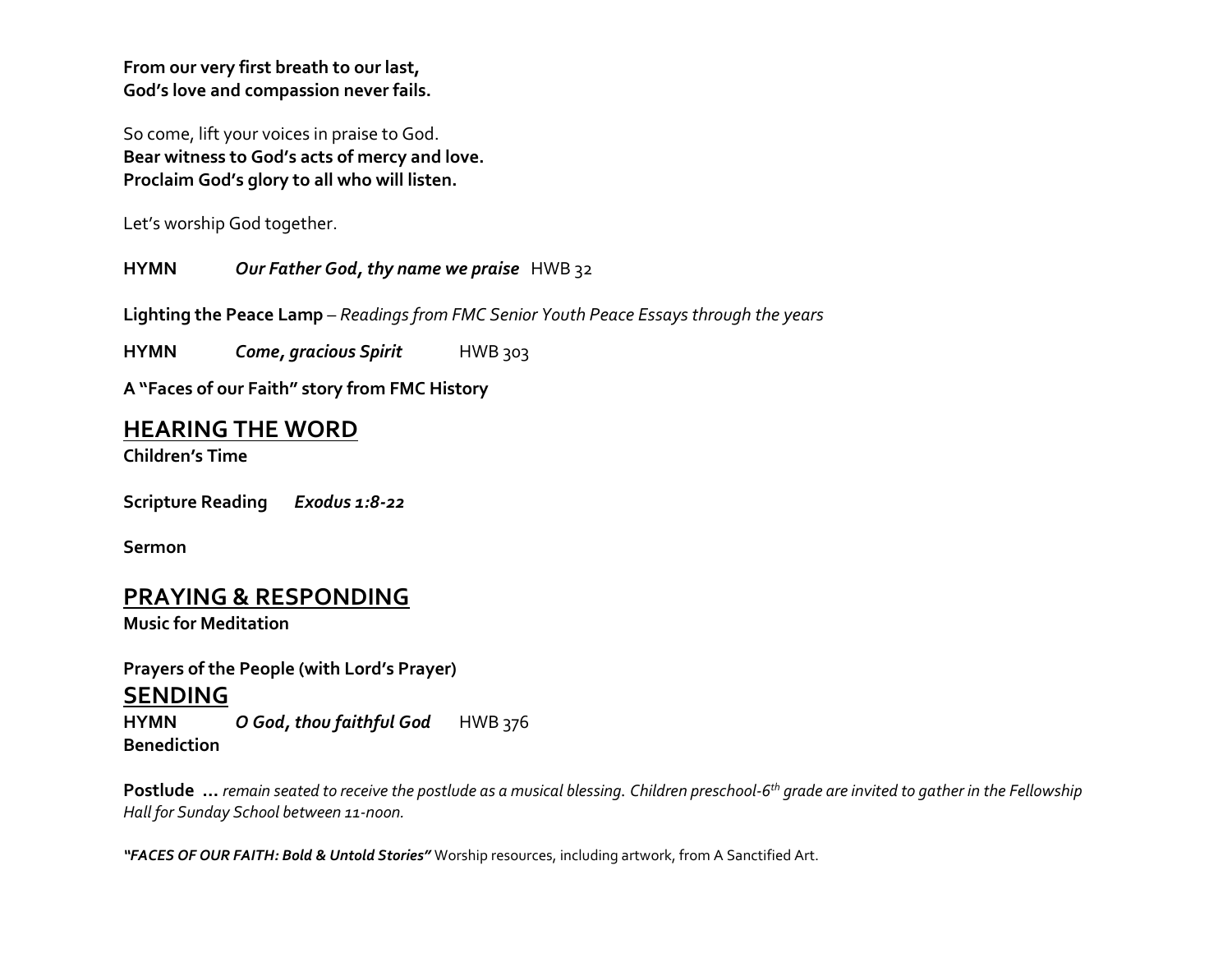Sound: Murray Reimer Livestream: Sadie Nisly Nursery Attendant: Stephanie Gehring Ushers: Jay & Stephanie Gehring Organist: Pauline Buller Worship Leader & Prayers of the People: Heidi Unruh Scripture Reader: Nick Krehbiel Children's Time & Song Leader: Cathia Krehbiel Peace Lamp: Heidi Unruh Sermon: Anita Kehr

# **WELCOME!!** *We are so glad you are here!*



**Please take a moment to add a name or two or three to the mobile in the foyer of people who have been or are the 'faces' of your faith, helping to shape or guide your faith journey.** This could be a person you know personally or a Bible character, author, musician, or others who come to mind.

### **Coming up @ FMC**

Fellowship Time with coffee/tea/juice following the worship service is a great time to greet each other and spend a few moments sharing what's happening in our lives. Stop in at Common Grounds and stay to visit.

Hamburger & Tuna Helper is the item of the month in July for the Reno County Food Bank.

Child care and hospitality volunteers for a CarePortal meeting are needed. The meeting (July 7, 6-8pm) is being coordinated by Heidi Unruh. Talk to her soon if you can help.

The Kansas State Fair is looking for volunteers to help with various jobs during the fair. A listing of jobs and the volunteer request form is available on the table in the foyer. Must be 16 to volunteer.

MCC School Kit bags – a few pre-cut bags remain on the table in the foyer. Instructions for sewing them are included. Drawstrings will be provided. Place them in the basket below when they are finished.

Pastor Jim and Delon Martens are available for pastoral care concerns during Pastor Tonya's absence. Feel free to call them.